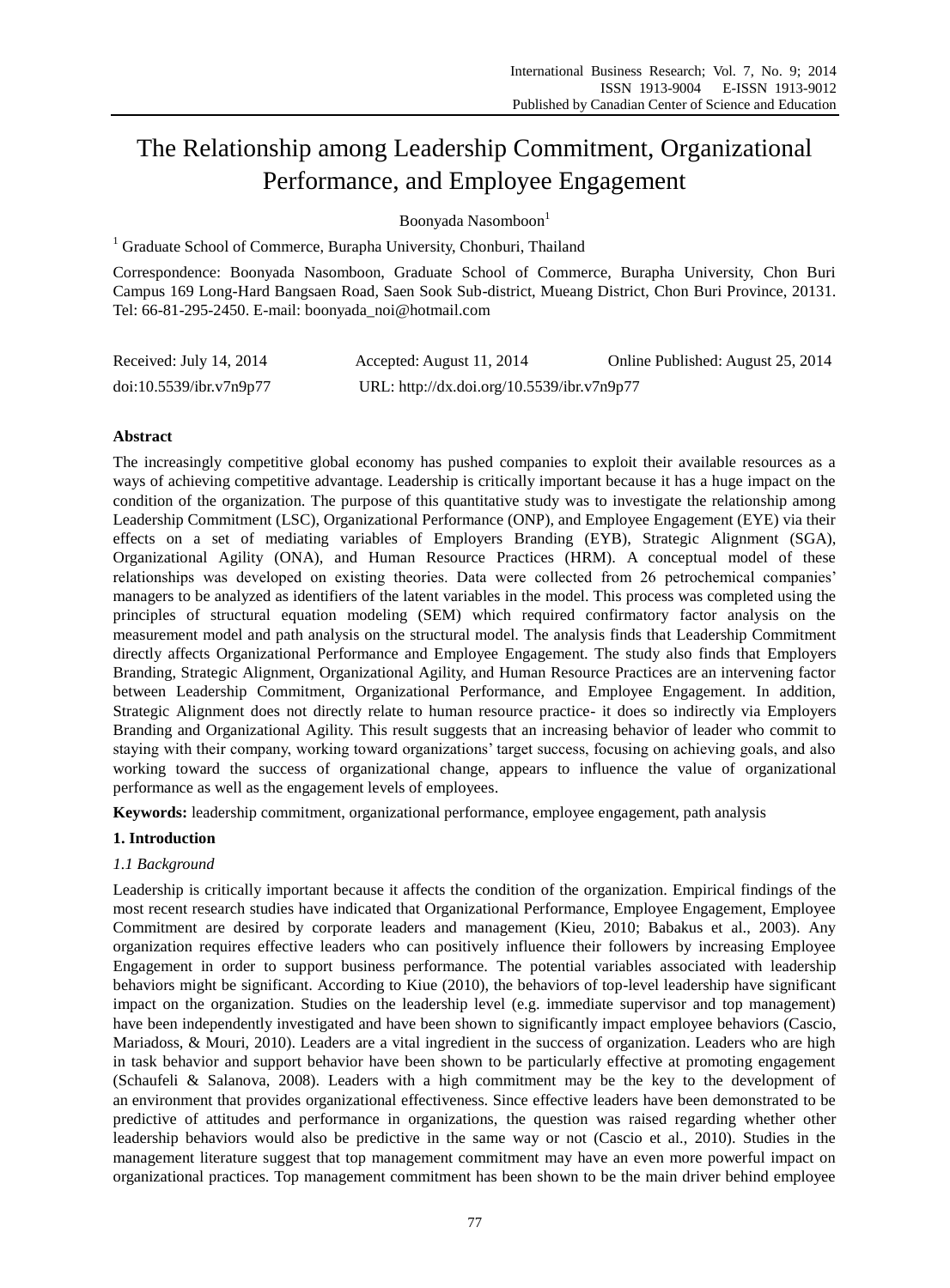behaviors in the areas of service quality (Babakus et al., 2003). Commitment in the workplace can take various forms and, arguably, have potential to influence organizational effectiveness (Meyer & Herscovitch, 2001). Commitment to more specific objectives might produce the opposite effect. Efforts might be directed at achieving the specific objective perhaps to the detriment of the higher order goals of the organization as mentioned by Mayer & Herscovitch, (2001).

Many researchers have also argued for the importance of a closer examination of the role of Employee Engagement. Different HR practices, including job design, recruitment, selection, training, and compensation and performance management can enhance Employee Engagement (Vance, 2006). Employers Branding is a relatively new approach toward recruiting and retaining the best possible human talent within an employment environment that is becoming increasingly competitive. Employee branding has the potential to be a valuable concept of Employers Branding that is to convince employees that their organization is a good place to work –it helps to retain them and convinces them to commit to the organization (Love & Singh, 2011). Although firms commonly focus their branding efforts toward developing product and corporate brands, branding can also be used in the area of human resource management (Backhaus & Tikoo, 2004). Researchers argue that human resource system aligned with a firm"s strategy can be the source of competitive advantage for the firm (Stringer, 2007). Organizations may be able to foster Employee Engagement through Strategic Alignment of their organizations (Stringer, 2007). In a well-alignment organization, all efforts are traceable to the high-level goals. Agility is the essential factor obtained for responding and reacting to the changes that is the reaction to the challenges of a work environment occurred through changes and uncertainties. The problem is that how any organization can successfully deal with unpredictable, dynamic, and academia for a few decades (Sherehiy et al., 2007). According to McCann et al. (2009), Organizational Agility has significant positive correlations with Organizational Performance. Organizational Agility in the research framework is good in current business environment than is changing and uncertain. Successful company must, therefore, acquire the capability to achieve and explore the competitive advantage in synergy. Companies which are exhibiting higher levels of agility are more competitive and more profitable.

The problem is that the commitment behavior used by leaders appears to influence the value of organizational performance as well as the level of employee engagement within the organization through the series of mediation.

## *1.2 The Purpose of the Study and Question*

The purpose of this study was to investigate the relationship among Leadership Commitment, Operational Performance, and Employee Engagement via their effects on a set of mediating variables: Employers Branding, Strategic Alignment, Organizational Agility and Human Resource Practices. It seeks to find answers to the following: Does leadership commitment influence organizational performance and the level of employee engagement? This research was conducted in Map Ta Phut, Thailand and particularly emphasized the petrochemical industry. These industrial sectors include large companies with high workforce diversity. Their organizational structures gather together many knowledgeable employees with intensive skills and expertise. Therefore, companies in these industrial sectors are appropriate for this study.

## *1.3 Significance of the Study*

The goal of this study was intended to contribute to the body of literature on behaviors of leaders, Employee Engagement, and Organizational Performance. This objective is important because the results of this study can help leaders to recognize their commitment and to understand if their commitment has an effect on the level of Employee Engagement and Organizational Performance. This study is significant because it is the first study to empirically examine Leadership Commitment and their effects on Employee Engagement and Organizational Performance via their effects on a set of mediating variables, Employers Branding and Strategic Alignment and Organizational Agility, and Human Resource Practices.

## **2. Literature Review and Theoretical Framework**

Leadership behavior defined leadership as an influence relationship among leaders and followers who intend real changes and outcomes that reflect their shared purposes. Over the course of time, a number of dimensions or facets of leadership behavior have been developed and applied as researchers continue to discover what contribution to leadership success and failures. Past research on leadership behavior of directive, supportive and participative found the relationship on commitment (Yiing et al., 2008). Kieu (2010) found strong correlation between transformation and transactional leadership on year-over-year revenue growth and profits. Any organization requires effective leaders who can positively influence their employees by increasing engagement that supports business performance. Block and Manning (2007) discussed the core elements needed to build an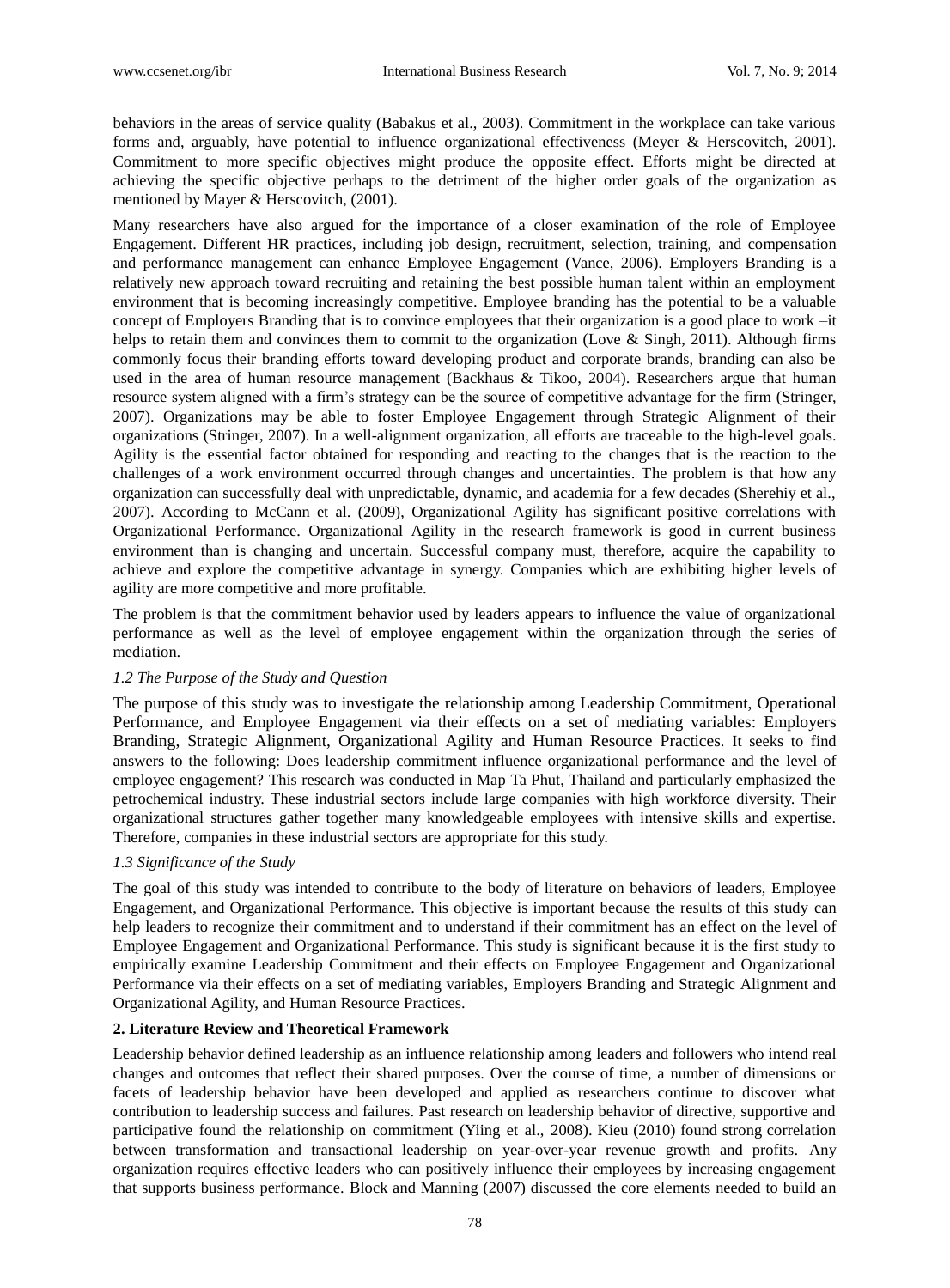effective leadership development in order to enhance organizational success. This approach consists of six steps: (1) identification of leadership needs, (2) identified knowledge and skill gaps, (3) created for engagement, (4) workplace supports to ensure that the developing leader is receiving ongoing guidance and quality feedback, (5) recognition leader"s commitment and contribution to the organization, and (6) aligned with the strategic goals of the organization. Amagoh (2009) argues that the institutionalization of a comprehensive leadership development program in the fabric of an organizational culture is essential to ensure leadership effectiveness and high organizational performance. Organizations should take a long-term approach to leadership development and create a supportive environment in order to produce effective leaders. The approach to leadership development may be used commitment framework to examine and evaluate leadership commitment. It may also be used to identify specific events that have led to successful organizational achievements Amagoh (2009).

Commitment in the workplace has the potential to influence organizational effectiveness and employee well-being. Commitment has been defined and measured in many different ways. Even if we acknowledge the existence of multiple dimensions, or forms, of commitment, however, there has to be a core essence that characterizes the construct and distinguishers it from other constructs (Mayer & Herscovitch, 2001). They look more carefully at the implications of the different commitment mind-sets on behavior and develop mechanisms involved the three mind-sets (affective, continuance and normative commitment). They mentioned that affective commitment should be related to a wider range of behaviors than other forms of commitment even under conditions in which the focal behavior is clearly specified in the measure. The objective of commitment research should specify the focal behavior and target of interest. To illustrate how the focal behavior can be varied depending on the interests of the investigator, therefore, two different versions of a measure of "organization commitment" one focusing on membership and one on the attainment of organizational goal (Mayer & Herscovitch, 2001). Several studies within the organizational commitment literature have demonstrated associated behavioral outcomes with commitment (Meyer et al., 2001; Yiing, 2014).

Therefore, Leaders who are commitments to general targets with broadly defined focal behavior (e.g. staying with their company, working toward organizations" target success, focusing on achieving goals, and also working toward the success of organizational) may influence organizational performance as well as impact on the level of employee engagement.

The theoretical basis of the research model is derived from several sources. The model is developed from a general model of workplace commitment that can reflect varying degrees of desire, perceived cost and obligation (Mayer & Herscovitch, 2001). The overall research question in this study sought to answer: "Does Leadership Commitment influence Organizational Performance and Employee Engagement?" To examine this research questions, causal model approach was developed (see Figure.1), representing a series of hypotheses how Leadership Commitment might influence Organizational Performance and Employee Engagement via their effects on a set of mediating variables. The following research hypotheses were examined in this study based on the objectives and the existing literature.



Figure 1. Research model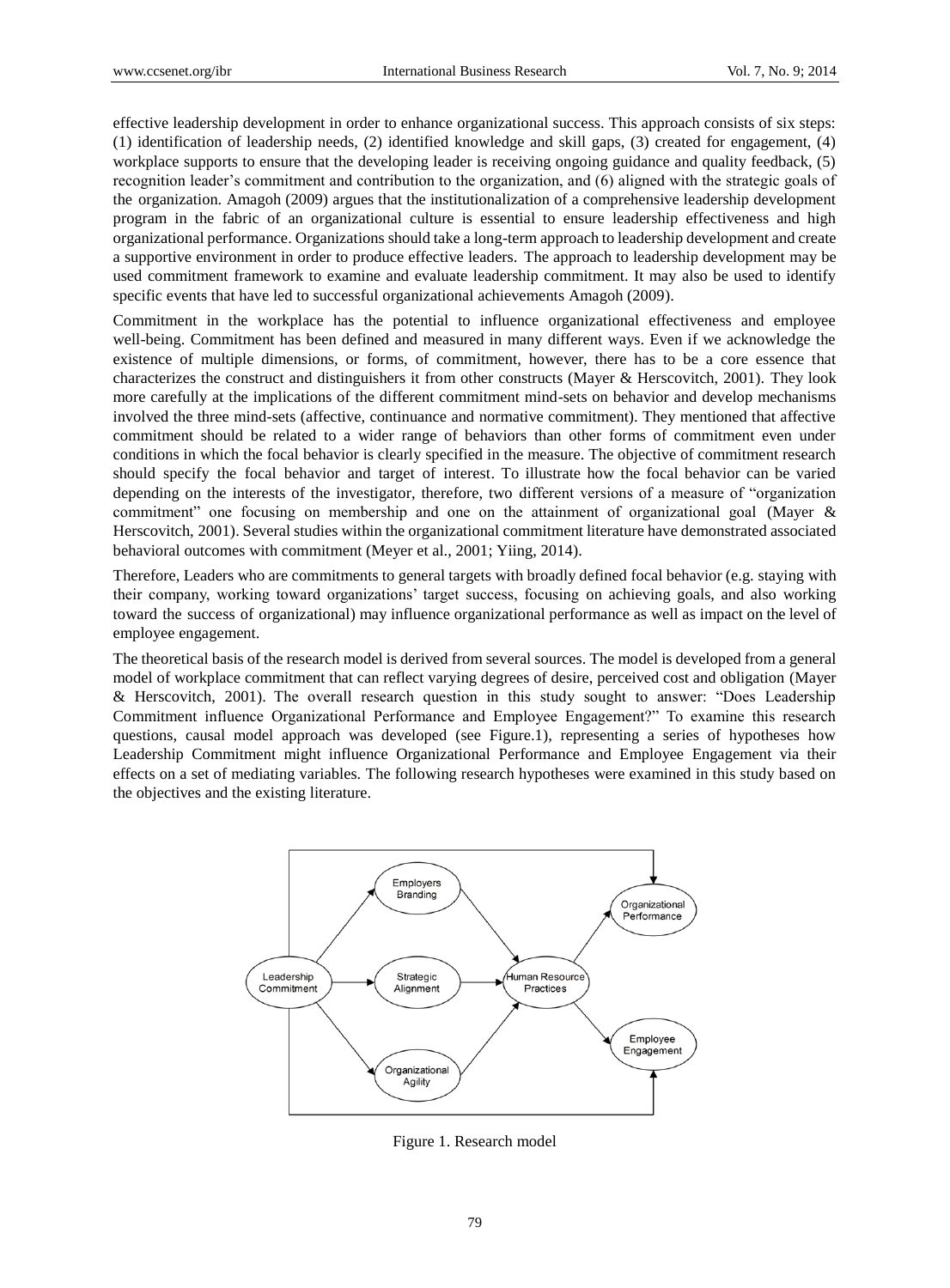From a research of the literature, it was found that H1, H4, H7, H8, H9, and H10 are supported by considerable empirical evidence. However, H2, H3, H5, and H6 appear intuitively obvious, but have been subjected to limited empirical analysis. This section also contains a more detailed justification of each hypothesis.

## *Leadership Commitment on Employers Branding*

Commitment of leadership is critically important to the outcome (Yiing et al., 2008; Kieu, 2010). Employers Branding concerned with building an image in the minds of the potential labor market that it creates an image that makes people want to work for the firm because of its well-managed firm Vallaster & Chermatony, (2005). Thus, the behavioral characteristics of leaders as a committed individual may predict the employers branding.

Hypotheses 1: Leadership Commitment has a positive direct effect on Employers Branding.

#### *Leadership Commitment on Strategic Alignment*

Preliminary research has found that white-collar employees who understand their organization"s strategy and their corresponding strategically aligned job behaviors have higher performance and employer-desired work attitudes, such as job satisfaction and commitment, versus employees who do not understand their organization"s strategies and do not understand corresponding aligned job behaviors (Boswell, 2006). The behavioral characteristics of leaders as a committed individual may affect Strategic Alignment.

Hypotheses 2: Leadership Commitment has a positive direct effect on Strategic Alignment.

#### *Leadership Commitment on Organizational Agility*

The assumption was that certain leadership attributes would be found to be characteristic of more agile organizations. Thus, organization can successfully deal with unpredictable, dynamic, and constantly changing environments. Therefore, leadership attributes may affect more agile organizations.

Hypotheses 3: Leadership Commitment has a positive direct effect on Organizational Agility.

#### *Employers Branding on Human Resource Practices*

The term employer brand appears to have first been used in 1996 and was defined as "the package of functional, economic and psychological benefits provided by employment and identified with the employing company" (Ambler and Barrow, 1996, p.187). Once Employers Branding is initiated, it gained notoriety by improving recruiting effectiveness during the extremely competitive period known as the war for talent. Management scholars can use Employers Branding to integrate in the HR such as recruiting, selection and retention literatures which can be especially valuable in the search for an organizing framework for human resource management as mentioned by Backhaus & Tikoo (2004). Martin et al., (2005) developed a model to link between HR and employers branding. The best employers have lower voluntary turnover rates Love & Singh, (2011). Thus, well branding management of employers may affect Human Resource Practices

Hypotheses 4: Employers Branding has a positive direct effect on Human Resource Practices.

#### *Strategic Alignment on Human Resource Practices*

Strategic alignment is when employees understand and are able to enact the organization"s strategy. Organizations may be able to foster employee engagement through strategic alignment (Stringer, 2007). Gagnon and Michael (2003) found that employees who increased knowledge of a strategy tend to exhibit increased levels of commitment, job satisfaction, and trust. Boswell (2006) suggests that organizations should perhaps look beyond simply communicating their strategic direction to employees and instead focus on whether employees accurately understand the behaviors that contribute to strategic success. Human resource practices are well positioned to play important role in the alignment process, and they share similar methods. Thus, degree of strategic alignment is associated with Human Resource Practices

Hypotheses 5: Strategic Alignment has a positive direct effect on Human Resource Practices.

#### *Organizational Agility on Human Resource Practices*

Agility is the essential factor to be obtained for responding and reacting to the changes (Sherehiy et al., 2007). The assumption was that the reaction to the challenges of a work environment occurred through changes and uncertainties may affect human resource activities. Despite the differences, "agility is the successful exploration of competitive based (speed, flexibility, innovation proactivity, quality and profitability) through the integration of reconfigurable resources and best practices" (Yusuf et al., 1999). The workforce agility can be achieved via cross-training because cross-trained workers represent flexible capacity since workers can be shifted when they are needed. McCann et al., (2009) have demonstrated that environmental turbulence may indeed be managed by building agility and resiliency. The results have shown that agility and resiliency have significant positive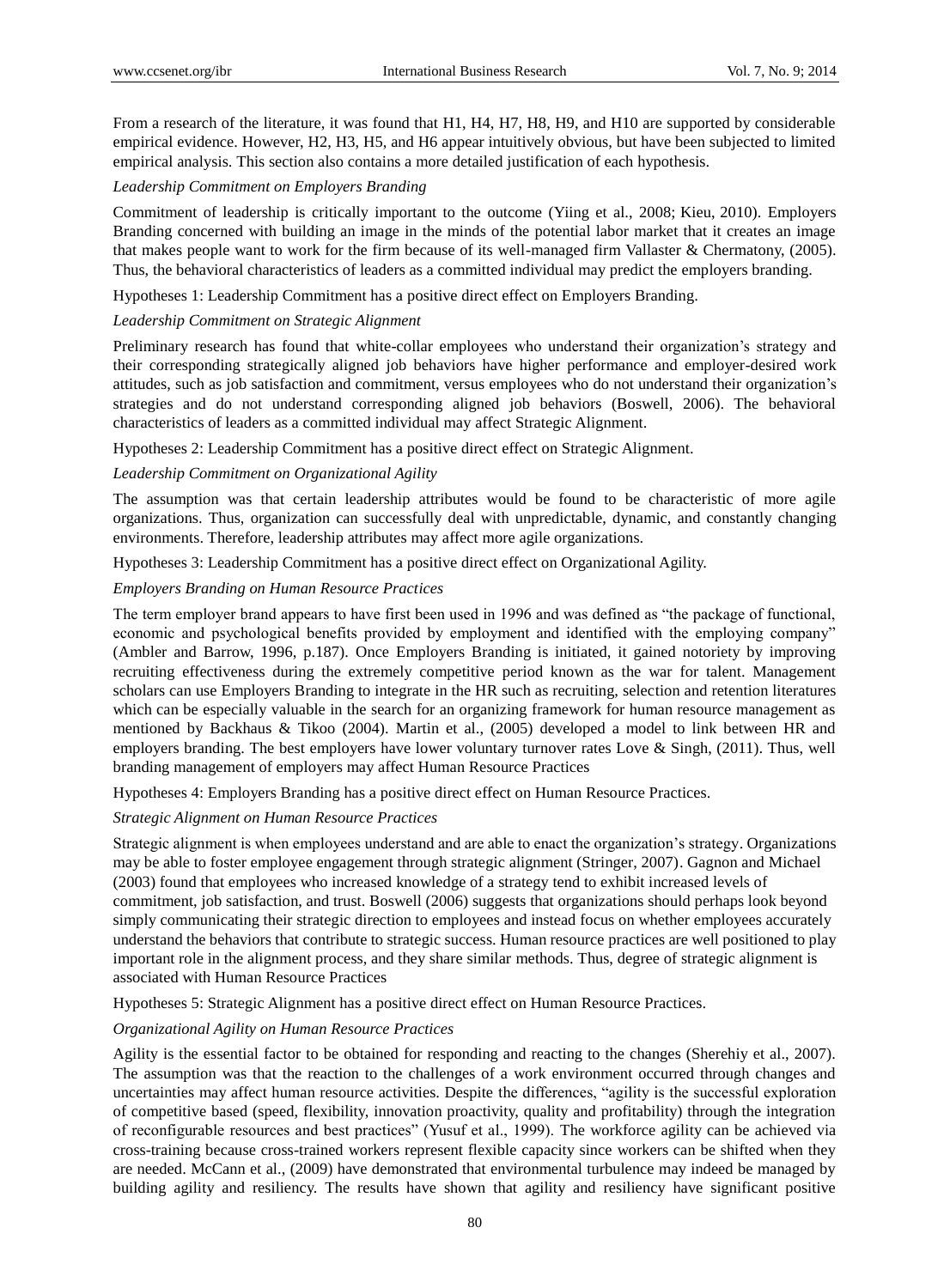correlations with both performance measures. Yauch (2011) has found that the combination of high success and high turbulence is determined to be the only agile company.

Hypotheses 6: Organizational Agility has a positive direct effect on human resource practice.

*Human Resource Practices on Organizational Performance*

In modern word, HRM is solution of several of the problem which influences the capability of work to provide for individual growth. The outcome of Human Resource Practices on Organizational Performance has been given different perceptions. A comprehensive study of human resources (Huselid, 1995) has found the relationship of 13 human resources management in firms. Thus, a competitive advantage to the understanding of how HR practices (e.g. selection, training, compensation, and appraisal) contribute to firm performance is crucial. Past research found organizations that implement highly selective staffing, extensive training, and performance management practices are likely to have higher performance (Youndt et al., 1996; Moideenkutty et al., 2010; Dimba, 2010). Hence, the set of human resources may affect level of Organizational Performance.

Hypotheses 7: Human Resource Practices have a positive direct effect on Organizational Performance.

#### *Human Resource Practices on Employee Engagement*

The concept of engagement began to surface in the organization around two decades ago. Kahn (1990), one of the first scholars to study engagement, defined what the termed personal engagement as the "harnessing of organizational members" selves to their work roles; in engagement, people employ and express themselves physically, cognitively, and emotionally during role performance"(p.694). Strong evidence of the positive relationship between Human Resource Practices and Employee Engagement has been noted (Rana et al., 2014). The employees who are well recognized to Human Resource Practices were also scored highly on Employee Engagement (Wright et al., 2005). Previous study found the significant relationship of human resource practices on employee engagement (Vance, 2006; Dimba, 2010; Sardar et al., 2011).

Hypotheses 8: Human resource practice has a positive direct effect on Employee Engagement.

*Leadership Commitment on Organizational Performance and Employee Engagement*

The concept of commitment has been used in a variety of ways. Researchers have written about commitment to organization, occupations, organizational changes and to policy decision (see Mayer & Herscovitch, 2001, for a comprehensive review). The concept of leadership is also fraught with definitional confusion Zhang et al., (2014). Despite this," leadership" appears to be one of the single biggest factors affecting organizational performance. Therefore, Leaders who are committed may be the key to the development of an environment that provides organizational effectiveness (Cascio et al., 2010). Kieu (2010) found strong correlation between transformation and transactional leadership on year-over-year revenue growth and profits. Munley (2006) has found the level of agreement and commitment of leadership to be critically important in the overall organizational performance.

Hypotheses 9: Leadership Commitment has a positive direct effect on Organizational Performance.

Most organizations understand the importance of engaging and keeping key employees, and they make serious efforts in these areas. Past research found that leadership is the one factor that influences performance Anitha, (2013). Effective leadership has been associated with employee engagement (Zhang et al., 2014).

Hypotheses 10: Leadership Commitment has a positive direct effect on Employee Engagement.

## **3. Methodology**

#### *3.1 Participant*

HR practices have been measured across numerous industries and corporate levels (e.g. Huseld, 1995; Terpstra & Rozell, 1993). While providing useful information, HR practices cause two potential problems. First, HR practices, technologies, labor pools and determinants of financial performance differ significantly across industries resulting in potential confounds and /or error variance. Second, measurement at this level assumes that every site within the corporation uses the same level of the corporation. A more specific and realistic approach would be to examine the place at where they are implemented: the specific site (Pils & MacDuffie, 1994). For these reasons, this study chose to focus the study on work sites within a specific industry. The target population in this study was managers working in the petrochemical company in Rayong, Thailand. The scope of this study was confined to petrochemical organizations and employees employed by these organizations. The target employees being recruited were of two groups: the general staff permanently employed and the employees holding the manager position.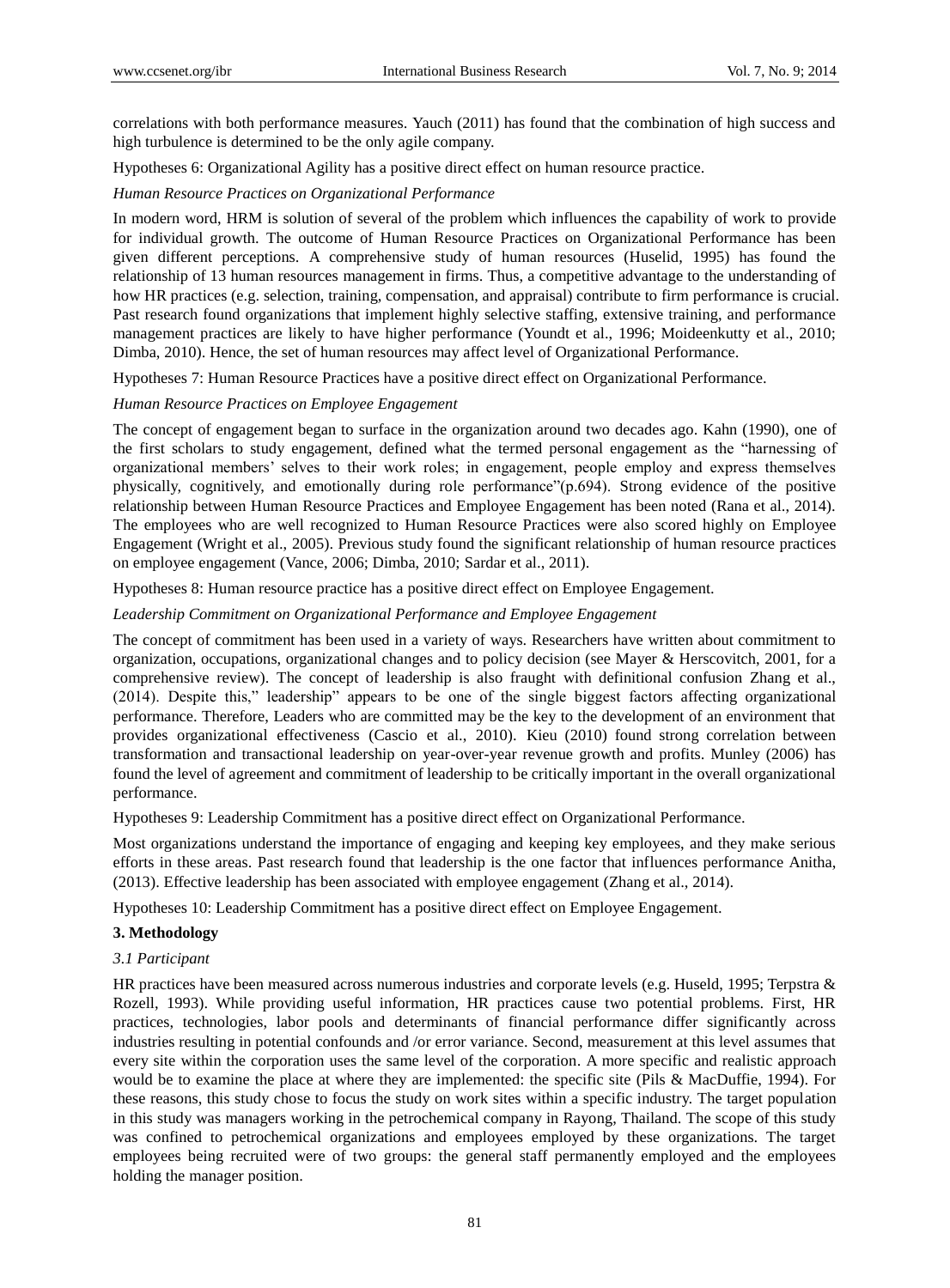# *3.2 Sampling Procedures*

According to Creswell (2005), probability sampling takes place if all of the elements in the population have a chance of being selected. Then, participants in this study were selected by using convenience sampling technique. The procedures for selecting participants included (a) the sampling method (b) the percentage of the sample approached that participated; and (c) the number of participants who selected themselves into the sample. Three criteria concerning the settings and locations in which the data were collected as well as any agreements and payments made to participants were agreements with the institutional review board, ethical standards conformity, and safety monitoring procedures. The data collection process was conducted over a period of 3 months from the first week of May 2013 until the end of July 2013. The introductory letter, the consent forms, and the questionnaires, were put in sealed envelope which was delivered by the researcher to cooperating persons who were asked by the researcher to distribute the questionnaires to the respondents.

## *3.3 Sample Size*

Since the study employed SEM as the tool for the hypothesis testing, it based its sample size on the suggested number of 10 to 20 times the number of the indicators in the study (Garson, 2006). Hair et al. (2006), indicate that MLE has been proven fairly robust in regards to violations of the normality assumption and produces reliable results under most circumstances when compared with other techniques. The authors suggest sample sizes in the range of 220 to 440 units. Thus, at least 400 participants were planned to be collected as the samples.

## *3.4 Measures*

The survey instrument consisted of 51 questions adapted and designed to gauge participants" attitude toward each of the constructs in the conceptual model. The demographic survey included participants' demographic information regarding gender, age, years of employment, job classification, education, number of employees, and age of the company. All questions were multiple-choice questions and the seven variables asked in the survey instrument with 5 Likert scale of items ranging from 1=strongly disagree to 5= strongly agree were: (1). Leadership Commitment was measured with 8 items was applied from Meyer & Herscovitch, (2001), (2). Employers Branding was measured with 5 items, (3). Strategic Alignment was measure with 4 items, (4). Organizational Agility was measure with 5 items, Human Resource Practices was measure with 12 items that focused on the most commonly recognized area of HRM (e.g. selection, training, compensation, and appraisal), (6). Organizational Performance was measure with 4 items, and (7). Employee Engagement was measure with 6 items.

## *3.5 Research Design*

Before administering the survey, pilot tests were carried out. In order to pre-test the questionnaires, HR managers of petrochemical organizations were identified from the list of Map Ta Phut Industrial Estate directory. After canvassing by telephone, 7 HR managers, in a sub-set of the intended sample population, agreed to distribute the survey to 40 managers in their organization. The selected participants were contacted via email and provided with the questionnaires guaranteeing confidentiality. From the total of 40 managers from 7 organizations being surveyed, 32 returned their responses within 2 weeks. The response rate was 80%. The 32 managers included 2 HR managers, 5 Administration managers, 4 Financial and accounting managers, 15 Operations managers, 2 Sales managers and 4 Maintenance managers. Once all of the surveys from pilot stage were completed, then total of 644 questionnaires with sealed envelope were delivered by the researcher to cooperating persons asked to forward the questionnaires to the respondents who were asked to return the questionnaires within 2 weeks. The final data collection process was conducted over a period of 3 months from the first week of May 2013 until the end of July 2013. In total, 457 questionnaires (equivalent to 71%) were returned to the researcher. However, through data filtering, 62 questionnaires (14%) were excluded although they were completed. The reason to delete these questionnaires is that the respondents provided the same answer for all of the questions.

## **4. Results**

## *4.1 Sample's Characteristic*

A total of 395 managers in 26 petrochemical companies in Rayong, Thailand, were completed survey with the response rate of 61%. The respondents were classified into gender. A total of 263 (66.58%) were males, while 132(33.42%) were females. And they also classified into five age categories. The age range of the respondents consisted of 38 (9.62%) who were 30 years old or under, 88 (22.28%) who were 31-35 years old, 94 (23.80%) who were 36-40 years old, 89 (22.53%) who were 41-45 years old, and 86 (21.77%) who were 45 or older. The respondents were also classified into categories by the number of years they were employed with the company. The number of years the respondents were employed consisted of 5 (1.27%) at less than 1 year, 52 (13.16%) from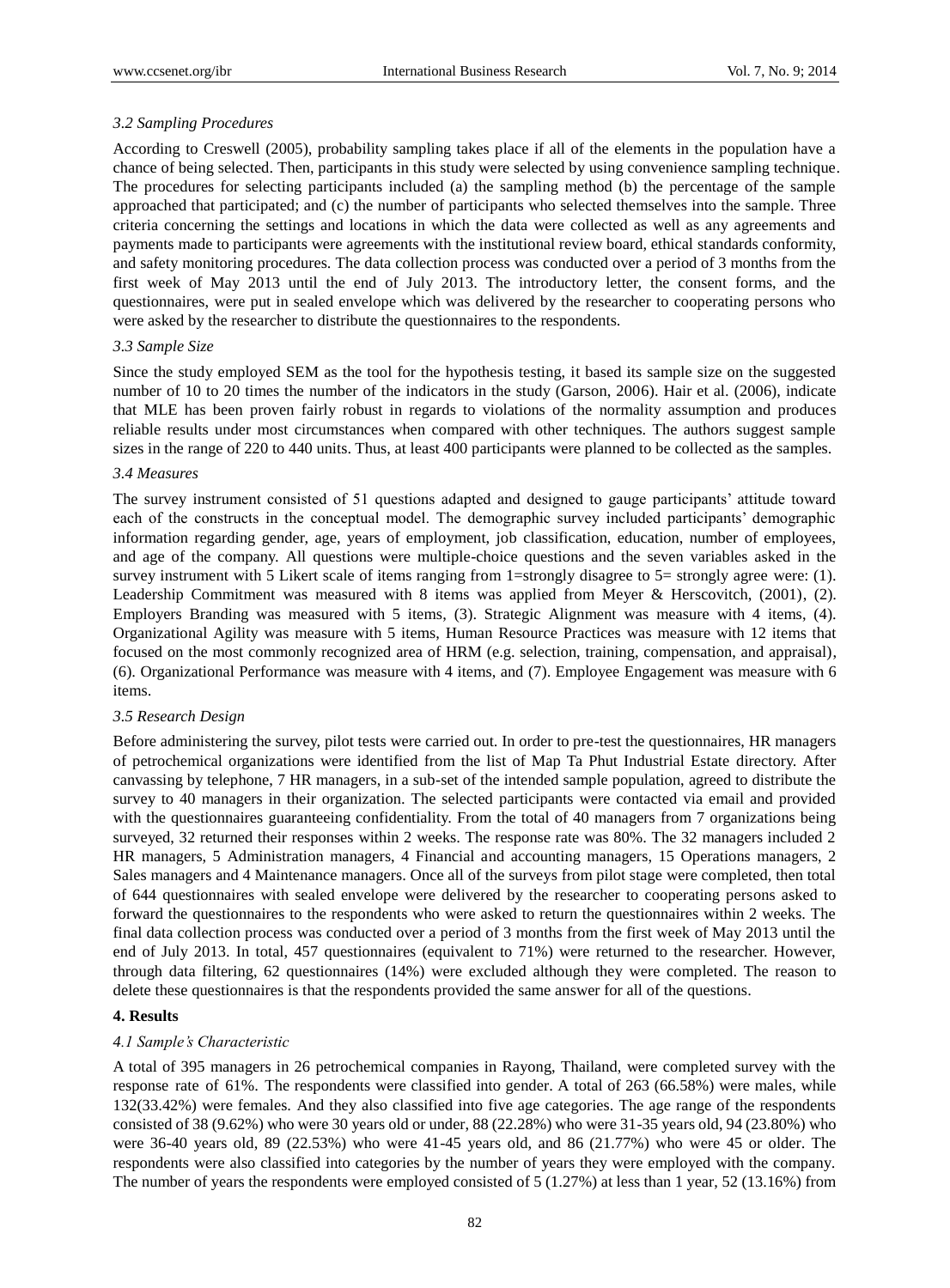1-3 years, 75 (18.99%) from 4-6 years, 66 (16.71%) from 7-10 years, and 197 (49.87%) had 11 or more years. This information is summarized in Table 1.

| Characteristics     | Frequency | Percent |
|---------------------|-----------|---------|
| Gender              |           |         |
| Males               | 263       | 66.58   |
| Females             | 132       | 33.42   |
| Age                 |           |         |
| 30 Years or under   | 38        | 9.62    |
| $31 - 35$ Years     | 88        | 22.28   |
| $36 - 40$ Years     | 94        | 23.80   |
| $41 - 45$ Years     | 89        | 22.53   |
| 45 Years or older   | 86        | 21.77   |
| Years of employment |           |         |
| Less than 1 Year    | 5         | 1.27    |
| $1 - 3$ Years       | 52        | 13.16   |
| $4 - 6$ Years       | 75        | 18.99   |
| $7 - 10$ Years      | 66        | 16.71   |
| 11 or more Years    | 197       | 49.87   |

Table 1. Descriptive statistics of demographic variables of the sample by gender, age, and years of employment

With regard to job classification, the respondents were classified into eight categories. Most of the subjects, 179 (45.32%) were Operation Managers. The survey also indicated that 69 (17.47%) were Finance and Accounting Managers, 51 (12.91%) were Administrative Managers, 44 (11.14%) were Human Resource Managers, 24 (6.28%) were Procurement Managers, 13 (3.09%) were Sales Managers, 9 (2.28%) were Maintenance Managers, and 6 (1.52%) were Planning Managers. According to their level of education, the respondents were classified into four education categories. The respondents were asked to identify the highest level of education they completed. The distribution consisted of 4 (1.01%) below Bachelor Degree, 163 (41.27%) Bachelor Degree, 224 (56.71%) Master Degree and 4 (1.01%) Doctoral Degree. The respondents were grouped into five groups according to the number of employees in the company. The number of employees showed the respondents as follows: 55 (13.92%) had fewer than 500 employees, 61 (15.44%) had 501-1000 employees, 25 (6.33%) had 1,001-1500 employees, 6 (1.52%) had 1501-2000 employees and 248(62.78%) had 2001 or more. The respondents were also grouped into five categories dependent on the age of their companies. Regarding the age of their companies, respondents were employed by 20 (5.06%) that were less than 5 years old, 62 (15.70%) that were 5-10 years old, 22 (5.57%) that were 11-15 years old, 46 (11.65%) that were 16-20 years old, and 245( 62.03%) that were 21 years old or more. This information is summarized in Table 2.

| Characteristics                | Frequency | Percent |
|--------------------------------|-----------|---------|
| Job Classification             |           |         |
| Human Resource Manager         | 44        | 11.14   |
| <b>Administrative Manager</b>  | 51        | 12.91   |
| Finance and Accounting Manager | 69        | 17.47   |
| <b>Operation Manger</b>        | 179       | 45.32   |
| Sales Manager                  | 13        | 3.09    |
| Procurement Manager            | 24        | 6.28    |
| Maintenance Manager            | 9         | 2.28    |
| <b>Planning Manger</b>         | 6         | 1.52    |

Table 2. Descriptive statistics of demographic variables of the sample by job classification, education, number of employees and age of the company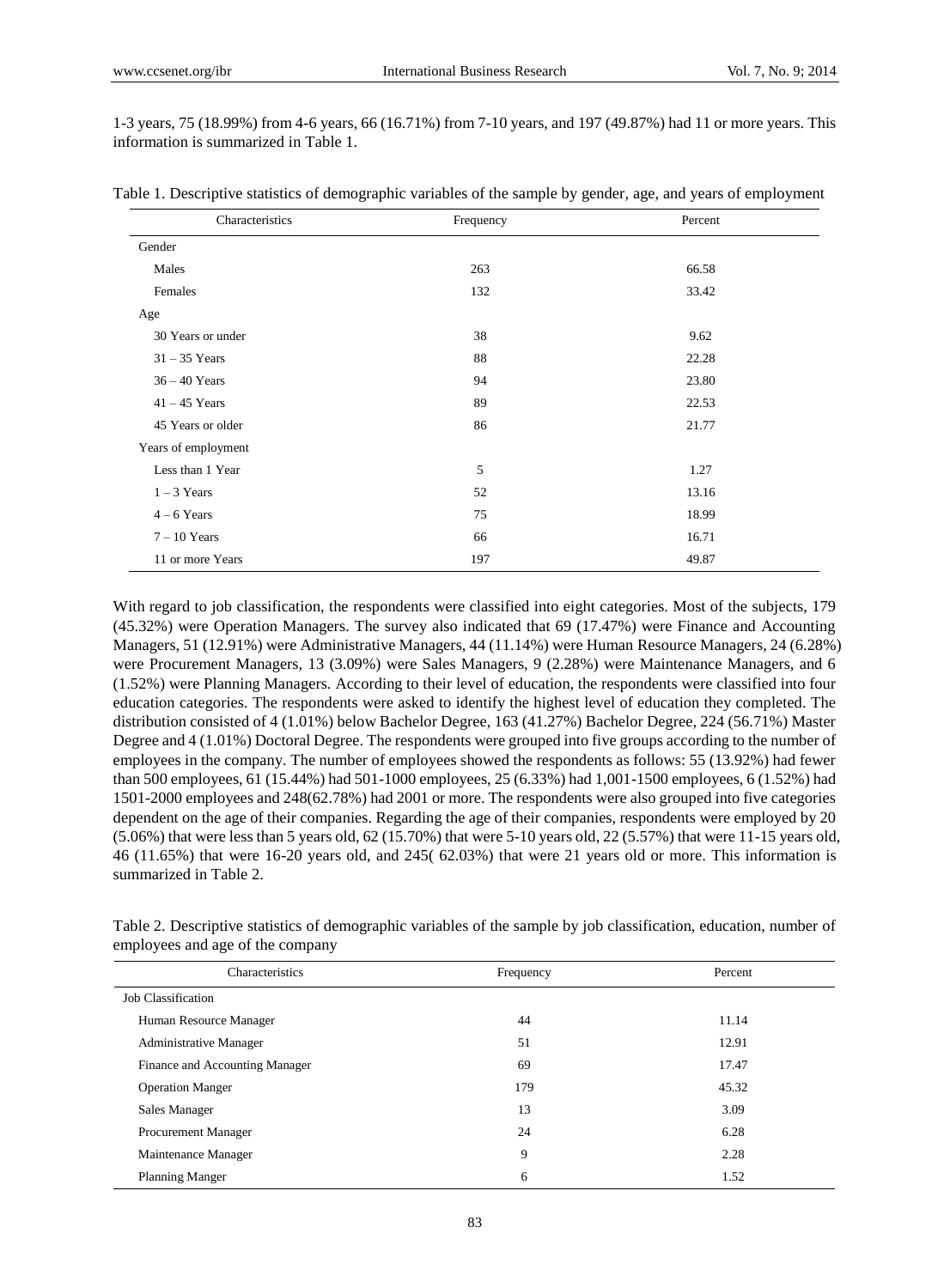| Education                    |                |       |  |  |  |  |
|------------------------------|----------------|-------|--|--|--|--|
| <b>Below Bachelor Degree</b> | $\overline{4}$ | 1.01  |  |  |  |  |
| <b>Bachelor Degree</b>       | 163            | 41.27 |  |  |  |  |
| Master Degree                | 224            | 56.71 |  |  |  |  |
| Doctoral Degree              | $\overline{4}$ | 1.01  |  |  |  |  |
| Number of employees          |                |       |  |  |  |  |
| Fewer than 500               | 55             | 13.92 |  |  |  |  |
| 501-1,000                    | 61             | 15.44 |  |  |  |  |
| 1,001-1,500                  | 25             | 6.33  |  |  |  |  |
| 1,501-2,000                  | 6              | 1.52  |  |  |  |  |
| 2,001 or More                | 248            | 62.78 |  |  |  |  |
| Age of the Company           |                |       |  |  |  |  |
| Less than 5 Years            | 20             | 5.06  |  |  |  |  |
| 5-10 Years                   | 62             | 15.70 |  |  |  |  |
| 11-15 Years                  | 22             | 5.57  |  |  |  |  |
| 16-20 Years                  | 46             | 11.65 |  |  |  |  |
| 21 Years or More             | 245            | 62.03 |  |  |  |  |

## *3.2 Statistics and Data Analysis*

The confirmatory Factor Analysis (CFA) is part of the SEM, which was used to assess the measurement model component of each hypothesized model, to establish the suitability of observed variables as indicators of latent variables, prior to testing the structural model component that examines the relationships between latent factors. The analysis results indicate how well the data fits the model and how the model can be adapted to improve the fit between the data and the model in subsequent steps. Principal axis factoring, with varimax rotation was used to measure the dimensionality of the risk attributes and also for better interpretability of factor loading. There were seven latent variables in this study: Leadership Commitment (LSC), Organizational Performance, and Employee Engagement (EYE), Employers Branding (EYB), Strategic Alignment (SGA), Organizational Agility (ONA), and Human Resource Practices (HRM). Thus, seven measurement models were revised based on an assessment of factor loading and a suggestion from modification indices.

Table 3 reports mean, standard deviation, alpha reliability, and inter-construct correlation. Construct reliability is evaluated using Cronbach"s alpha. All of the measures exhibit acceptable levels of reliability with the minimum coefficient alpha at 0.87. Compare among the seven latent variables of dimension, the correlation coefficients ranged between 0.022-0.218 which is no high correlation magnitudes among latent variable. Collectively, these results provide evidence that it is appropriate to test the study hypotheses.

| Table 3. Correlation coefficient among variables, standard deviation, mean, and reliability |  |  |  |  |  |  |  |  |  |  |
|---------------------------------------------------------------------------------------------|--|--|--|--|--|--|--|--|--|--|
|---------------------------------------------------------------------------------------------|--|--|--|--|--|--|--|--|--|--|

| Variables  | Alpha | Mean/SD  |       | 2     | 3     | $\overline{4}$ | 5     | 6     | 7     |
|------------|-------|----------|-------|-------|-------|----------------|-------|-------|-------|
| <b>LSC</b> | 0.92  | 4.12,.42 | 0.114 |       |       |                |       |       |       |
| <b>EYB</b> | 0.88  | 4.09,.43 | 0.032 | 0.173 |       |                |       |       |       |
| <b>SGA</b> | 0.87  | 3.91,48  | 0.045 | 0.058 | 0.136 |                |       |       |       |
| <b>ONA</b> | 0.88  | 3.89, 50 | 0.074 | 0.072 | 0.044 | 0.281          |       |       |       |
| <b>HRM</b> | 0.94  | 3.93, 41 | 0.022 | 0.022 | 0.032 | 0.062          | 0.107 |       |       |
| <b>EYE</b> | 0.90  | 3.99, 48 | 0.051 | 0.021 | 0.029 | 0.052          | 0.050 | 0.201 |       |
| <b>ONP</b> | 0.88  | 3.90, 50 | 0.039 | 0.019 | 0.027 | 0.049          | 0.058 | 0.091 | 0.300 |
|            |       |          |       |       |       |                |       |       |       |

N=395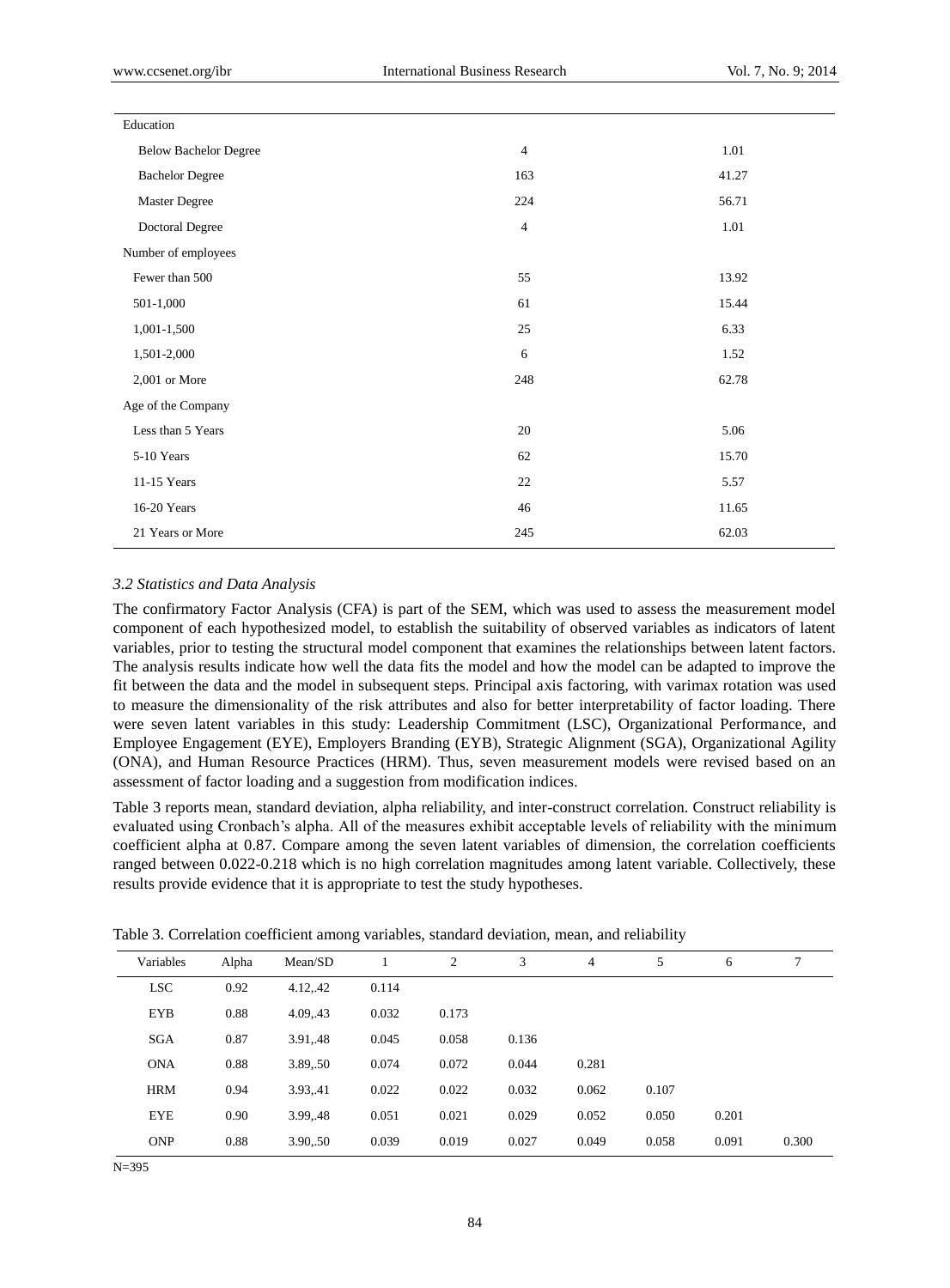## *3.3 Testing of Hypotheses*

The structural model was used to test the hypotheses of all seven factors tested in the measurement model. The scale for each factor was set by fixing the factor loading to one of its indicator variables and then applying the maximum likelihood estimation method. Inspection of initial model revealed that the all path were significant, expect one path parameter between Strategic Alignment and human resource practice was not significant. As suggested by Byrne (2009), discussion related to model fit has considered only the addition of parameters to the model. However, another side to the question of fit, particularly as it pertains to a full model, is the extent to which certain initially hypothesized paths may be irrelevant to the model. One way of determining such irrelevancy is to examine the statistical significance of all structural parameter estimates. In this study, one parameter that is nonsignificant; this parameter represent the path from SGA to HRM (HRM<---SGA; C.R. =.825). Specifically, there were no statistically significant relationship, *p*-value was 0.410. Thus, this part needed to be deleted in the model. However, in the case of modification indexes for regression weight section, suggested factors into consideration, two additional paths were a candidate for addition to the model, and their associated expected parameter change (EPC). There were MI in reviewing statistic showed that the regression weights table of the modification indices indicate that a causal path is needed to be added from Strategic Alignment to Employers Branding (EYB <--- SGA), and expected value is estimated to be .359. The path following from Strategic Alignment to Organizational Agility (ONP <--- SGA), and expected value is estimated to be .303. The path following from Leadership Commitment (LSC) to Organizational Performance and expected value is estimated to be .359, and Leadership Commitment (LSC) to Employee Engagement and expected value is estimated to be .206. These paths were added to the model.

The over fit of the final model is acceptable the standardized latent variable relationships estimated by  $\chi$ 2 = 495.323, *df* = 197, *p* –value  $\lt$  = 0.00,  $\chi$ 2/ *df* = 2.51 and looking other indices as GFI = 0.90 and, NFI = 0.91,  $TLI = 0.93$ ,  $RMR = 0.03$ , and  $RMSEA = .062$  were acceptable for modified model (see Figure 2). The results of the hypotheses tested on the estimated path were structuralized and based on the development of hypotheses, and it was used to evaluating of the research hypotheses.



Figure 2. Structural final model

Note: unstandardized coefficients are listed first, standardized coefficients are in parentheses.

H1, H2 and H3 reveal that Leadership Commitment has a significant effect on Employers Branding, Strategic Alignment and Organizational Agility. The parameter of LSC on EYB, SGA, and ONA constructs was significant (r LSC\*EYB = .29, *p*-value = <0.001), (r LSC\*SGA = .23, *p-value* = <0.001), and (r LSC\*ONA = .36, *p*-value = <0.001) respectively.

H4 and H6 show that Employers Branding and Organizational Agility has a significant effect on Human Resource Practice (r  $_{\text{EYB*HRM}} = .20$ , *p*-value = <0.001), (r  $_{\text{ONA*HRM}} = .32$ , *p*-value = <0.001), however, Strategic Alignment was not generate significant parameter to Human Resource Practice H5. However Strategic Alignment is significant indirect effect on Human Resource Practice via Employee Branding and Organizational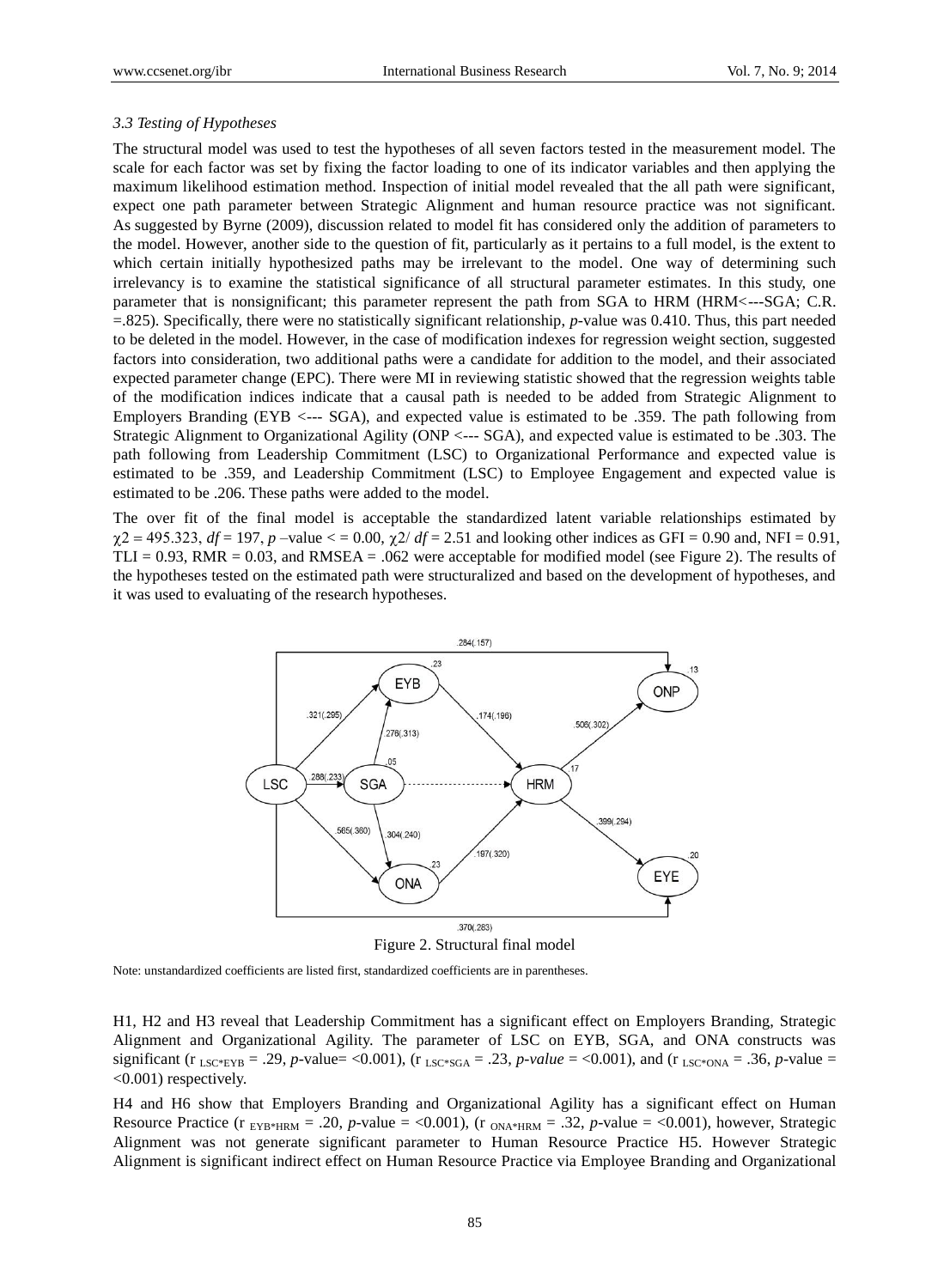Agility. The parameter of SGA on EYB was significant ( $r_{SGA*EYB} = .31$ , *p*-value= <0.001) and SGA on ONA was significant (r  $_{SGA*ONA}$  = .24, *p*-value= <0.001)

H7 and H8 indicate that Human Resource Practices has a significant effect Organizational Performance and Employee Engagement. The parameter between the HRM and ONP constructs was significant( $r_{HRM*ONP} = .30$ ,  $p-value = <0.001$  and (r  $_{\text{HRM*EYE}} = .29$ , *p*-value = <0.001) for HRM and EYE. The results show that Leadership Commitment was significant effect on Organizational Performance and Employee Engagement ( $r_{LSC*ONP} = .16$ ,  $p$ -value= <.0.05), significant (r  $_{LSC*EYE}$  = .28,  $p$ -value = <0.001) for H9 and H10 respectively.

| <b>Hypotheses Path</b> |                  | Path Coefficient | S.E.  | C.R.  | $\boldsymbol{P}$ | Result |         |
|------------------------|------------------|------------------|-------|-------|------------------|--------|---------|
| SGA                    | $\leftarrow$ --- | <b>LSC</b>       | 0.233 | 0.075 | 3.843            | ***    | Support |
| <b>ONA</b>             | $\leftarrow$ --- | <b>LSC</b>       | 0.360 | 0.092 | 6.133            | ***    | Support |
| <b>EYB</b>             | $\leftarrow$ --- | <b>LSC</b>       | 0.295 | 0.066 | 4.847            | ***    | Support |
| <b>EYB</b>             | $\leftarrow$ --- | SGA              | 0.313 | 0.051 | 5.398            | ***    | Support |
| <b>ONA</b>             | $\leftarrow$ --- | SGA              | 0.240 | 0.067 | 4.545            | ***    | Support |
| <b>HRM</b>             | $\leftarrow$ --- | <b>EYB</b>       | 0.196 | 0.051 | 3.425            | ***    | Support |
| <b>HRM</b>             | $\leftarrow -$   | <b>ONA</b>       | 0.320 | 0.035 | 5.654            | ***    | Support |
| <b>ONP</b>             | $\leftarrow -$   | <b>HRM</b>       | 0.302 | 0.091 | 5.559            | ***    | Support |
| <b>EYE</b>             | $\leftarrow$ --- | <b>HRM</b>       | 0.294 | 0.08  | 4.975            | ***    | Support |
| <b>ONP</b>             | $\leftarrow -$   | <b>LSC</b>       | 0.157 | 0.086 | 2.936            | 0.003  | Support |
| <b>EYE</b>             | $\leftarrow -$   | <b>LSC</b>       | 0.283 | 0.079 | 4.674            | ***    | Support |

Table 4. Summary of correlation coefficients among dimensions

Note: \*\*\*= Significant at *p*≤ 0.001(*t* > ± 3.29)

 $C.R. = t$ -value

#### *3.4 Direct, Indirect and Total Effects*

Direct effects (see Figure 2) are the effects between two variables. Indirect effects are the effects between two variables mediated by other variables. Adding these two effects derives the total effect. This analysis gives another picture of the actual organizational relationships depicted in the model (see Table 4), it gives the standardized path coefficients of each practice effect on Organizational Performance and Employee Engagement. The results show that Leadership Commitment has a largest direct effect on Organizational Agility of 0.360 and smallest on direct effect on Organizational Performance. However, Leadership Commitment has direct effect on Employers Branding, on Employee Engagement and on Strategic Alignment -they were similar amount of 0.295, 0.283 and 0.233 respectively. In addition, the results show that Leadership Commitment has total effect, direct and indirect, on Organizational Agility of 0.416, on Employers Branding of 0.368, on Employee Engagement of 0.343, and also on Organizational Performance of 0.219. However, Leadership Commitment has indirect effect on Human Resource Practice of 0.205. According this, Employers Branding has a direct effect on Human Resource Practice of 0.196 and indirect effect on Employee Engagement and Organizational Performance of 0.058 and 0.059 respectively. With regard to Strategic Alignment has direct and indirect effect on Employers Branding and Organizational Agility of 0.313 and 0.240 respectively. However, it has indirect effect on Human Resource Practice, on Employee Engagement and on Organizational Performance of 0.138, 0.041 and 0.042 respectively. Organizational Agility has direct effect on Human Resource Practice of 0.320 and indirect effect on Employee Engagement and on Organizational Performance of 0.094 and 0.097 respectively. Refer to human resource practice has direct effect on Organizational Performance of 0.302 and on Employee Engagement of 0.294.

#### **5. Discussion**

#### *5.1 Finding*

The findings of this study showed that Leadership Commitment affect Organizational Agility and also effect on Employers Branding. This finding was consistent with the prior studies by Vallaster & Chernatony (2005), suggestion that leaders must thoroughly understand, support, and actively demonstrate commitment to the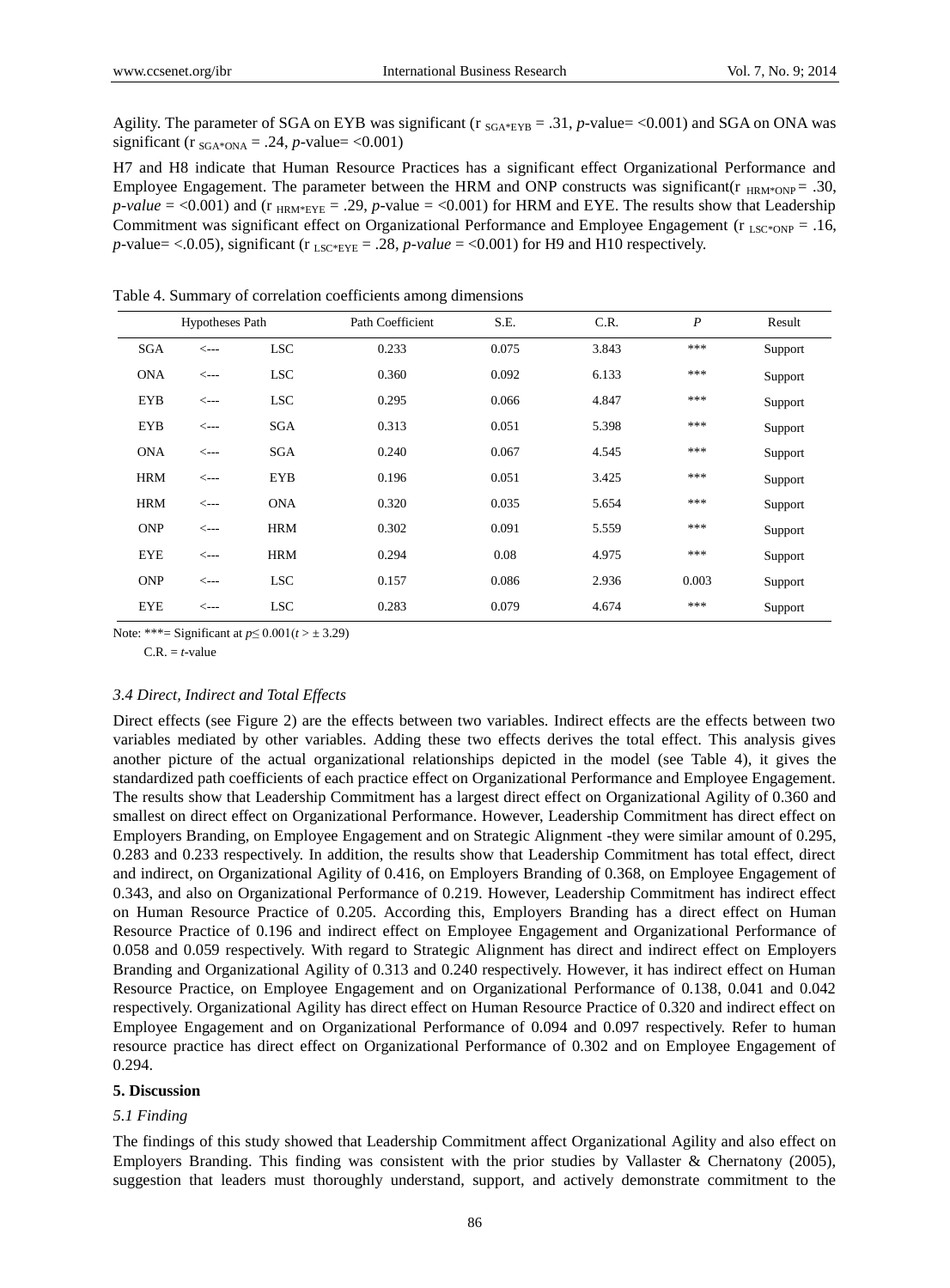internal process. Employers branding process to be successful is not the office design that is relevant but employee knows what the commitment of leader stands for.

However, this finding reveals that Leadership Commitment affect Employee Engagement. This finding was consistent with prior study by Zhang et al., (2014) showed that leadership style is significantly related to the level of Employee Engagement. The finding of this study also showed that Leadership Commitment affect Organizational Performance. This finding consistent with Kieu (2010) found strong correlation between leadership and revenue growth, profits.

However, the results indicate that Leadership Commitment affect Strategic Alignment. This finding was consistent with the prior studies by Cascio et al., (2010), suggested that top management commitment has the stronger potential to enhance sales force automation adoption. In contrast, Strategic Alignment was not associated with human resource practice.

The study found that Employers Branding affect Human Resource Practices. This finding consistent with prior study by Kimpakorn & Dimmitt (2007), which mention that leader/manager adopt a specific course of action to maximize performance to their practices mainly focus on traditional human resources management. The most important Employers Branding dimensions were human resources management (e.g. recruitment, compensation, training, reward, benefit package, recognition, performance evaluation and career advancement).

According to Strategic Alignment it did not direct affect Human Resource Practices. The result show that Strategic alignment it indirect affect Human resource Practices through Employer Branding and Organizational Agility. Therefore, organizations may be able to foster Employee Engagement through Strategic Alignment of their organizations (Stringer, 2007).

The finding of this study showed that Organizational Agility affect to human resource practice. This finding is similar with Dyer & Shafer (1998), it suggest that Organizational Agility is fostered to the extent that the expanded use of fluid assignments is supported by employee communication, selection of employee (staffing), training and development, performance criteria, reward and recognition.

The study reveals that Human Resource Practices has an affect Organizational Performance and Employee Engagement. This finding was consistent with prior study by Moideenkutty et al., (2010), founded that human resource practice, highly selective staffing extensive training, performance management and empowerment are significant to organization performance. Thus, organizations that implement selective staffing, extensive training, and performance management practices are likely to have higher Organizational Performance.

In addition, the finding showed that Human Resource Practice affect to Employee Engagement. This finding coincide with (Vance, 2006; Dimba, 2010; Sardar et al., 2011) found that individuals who perceiving of recruitment, selection techniques, training, and pay for performance indicated the high level of engagement. Thus, recruitment, selection techniques, training and good reward system can be used to increase engagement of employee in organization.

## *5.2 Conclusion*

The general understanding of this study informs practitioners that the effect of Leadership Commitment contributes directly to both Organizational Performance and also Employee Engagement. Yet, Leadership Commitment has a significant relationship to both Organizational Performance and Employee Engagement but Leadership Commitment has larger coefficient/impact to Employee Engagement than Organizational Performance. This result suggest that an increasing behavior of leader who commit to staying with company, working toward for organization"s success of target, focus to achieving goal, and also working toward the success of organizational change, appears to influence the value of Organizational Performance as well as the level of Employee Engagement.

#### **References**

- Alan M. S. (2006). Antecedents and consequences of employee engagement. *Journal of Managerial Psychology, 21*(7), 600–619. http://dx.doi.org/10.1108/02683940610690169
- Amagoh, F. (2009). Leadership development and leadership effectiveness. *Management Decision, 47*(6), 989–999. http://dx.doi.org/10.1108/00251740910966695
- Ambler, T., & Barrow, S. (1996). The employer brand. *The Journal of Brand Management, 4*, 185–206. http://dx.doi.org/10.1057/bm.1996.42
- Anitha J. (2014). Determinants of employee engagement and their impact on employee performance. *International Journal of Productivity and Performance Management, 63*(3), 308–323.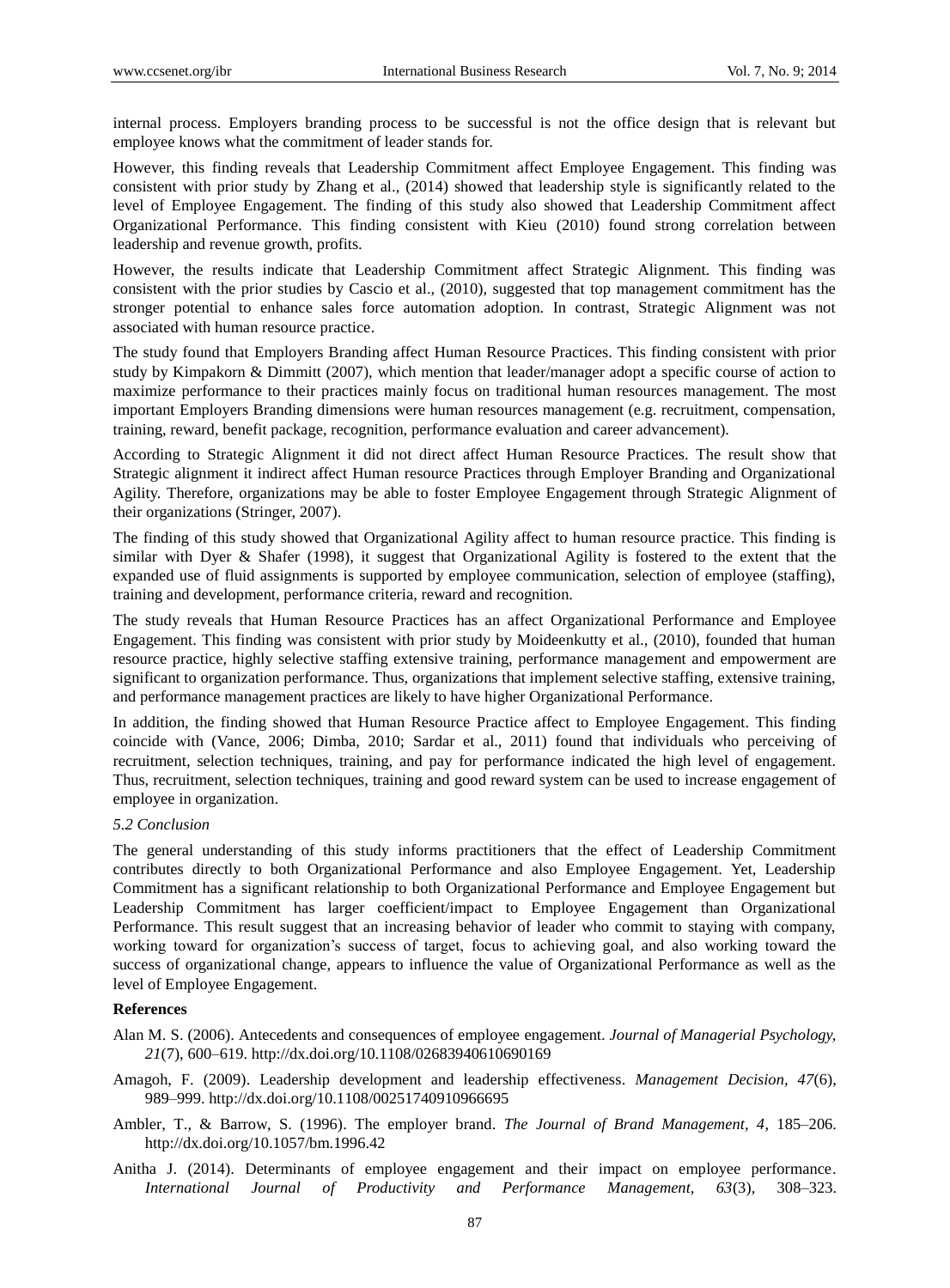http://dx.doi.org/10.1108/IJPPM-01-2013-0008

- Babakus, E., Yavas, U., & Karatepe, O. M. (2003). The effect of Management Commitment to Service Quality on employees" Affective and Performance Outcomes. *Journal of the Academy of Marketing Science, 31*(3), 272–286. http://dx.doi.org/10.1177/0092070303031003005
- Backhaus, K., & Tikoo, S. (2004). Conceptualizing and researching Employers Branding. *Career Development International, 9*(5), 501–517. http://dx.doi.org/10.1108/13620430410550754
- Berthon, P., Ewing, M., & Hah, L. L. (2005). Captivating company: Dimensions of Attractiveness in Employers Branding. *International Journal of Advertising, 24*(2), 151–172.
- Block, L., & Manning, L. (2007). A systemic approach to developing frontline leaders in healthcare. *Leadership in Health Services, 20*(2), 85–96. http://dx.doi.org/10.1108/17511870710745420
- Blumberg, B., Cooper, D. R., & Schindler, P. S. (2005). *Business research methods.* London, England: McGraw Hill Education.
- Boswell, W. (2006). Aligning employees with the organization's strategic objectives: out of 'line of sight', out of mind. *The International Journal of Human Resource Management, 17*(19), 1489–1511. http://dx.doi.org/10.1080/09585190600878071
- Byrne, B. (2009). *Structural Equation Modeling with AMOS: Basic concepts, applications, and programming*  (2nd ed.). New York: Taylor and Francis.
- Cascio, R., Mariadoss, B. J., & Mouri, N. (2010). The impact of management commitment alignment on sales persons" adoption of sales force automation technologies: An Empirocal investigation. *Industrial Marketing Management, 39*(2010), 1088–1096.
- Creswell, J. W. (2005). *Educational research: Planning, conducting, and evaluating quantitative and qualitative research*. Upper Saddle River, NJ: Pearson.
- Delery, J. E., & Doty, D. H. (1996). Modes of theorizing in strategic human resource management: tests of universalistic, contingency and configurational performance predictions. *Academy of Management Journal, 39*, 802–35. http://dx.doi.org/10.2307/256713
- Dimba B. A. (2010). Strategic human resource management practices: effect on performance. *Journal of Economic and Management studies, 1*(2), 128–137. http://dx.doi.org/10.1108/20400701011073455
- Ganon, M. A., & Michael, J. H. (2003). Employee Strategic Alignment at a wood manufacturer; An exploratory analysis using lean manufacturing. *Forest Products journal, 53*(10), 24–29.
- Garson, G. D. (1998; 2006). *Structural Equation Modeling*, Retrieved October 23, 2006 from http://www2.chass.ncsu.edu/garson/pa765/structur.htm
- Hair, J. F., Black, W. C., Babin, B. J., Anderson, R. E., & Tatham, R. L. (2006). *Multivariate Data Analysis* (6th ed.). New Jersey, Engle-Wood Cliffs: Pearson Prentice Hall.
- Harter, J. K., Schmidt, F. L., & Hayes, T. L. (2002). Business-unit-level relationship between employee satisfaction, Employee Engagement, and business outcomes: A meta-analysis. *Journal of Applied Psychology, 87*(2), 268–279. http://dx.doi.org/10.1037/0021-9010.87.2.268
- Hu, L., & Bentler, P. (1999). Cutoff criteria for fit indexes in covariance structure analysis: Conventional criteria versus new alternatives. *Structural Equation Modeling*, *6*(1), 1–55.
- Huselid, M. A. (1995). The Impact of Human Resource Management Practices on Turnover, Productivity, and Corporate Financial Performance*. Academy of Management Journal, 38*, 635–72. http://dx.doi.org/10.2307/256741
- Kahn, W. A. (1990). Psychological conditions of personal engagement and disengagement at work. *Academy of Management Journal, 33*(4), 692–724. http://dx.doi.org/10.2307/256287
- Kieu, H. Q. (2010). *Leadership styles and Organizational Performance: A predictive Analysis* (p. 219)*.* University of Phoenix.
- Kimpakorn, N., & Dimmitt, N. (2007). Employers Branding: The perspective of hotel management in the Thai luxury hotel industry. *Australasian Marketing Journal*, *15*(3), 49.
- Kline, R. B. (2011). *Principles and Practice of Structural Equation Modeling* (3nd ed.), NewYork, NY: The Guilford Press.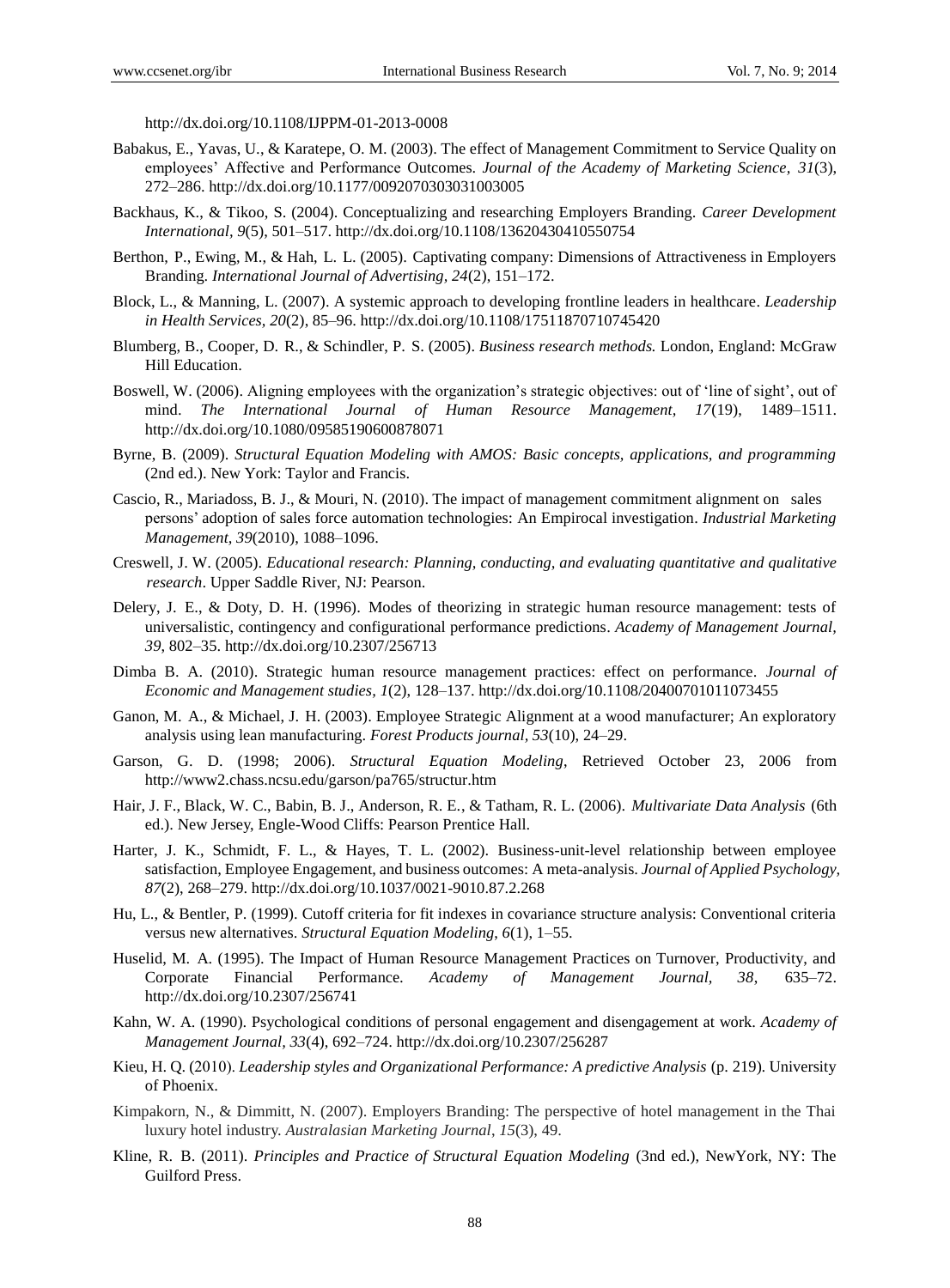- Kompaso, S. M., & Sandhya, S. M. (2010). Employee engagement: The key to improving performance. *International Journal of Business and Management, 5*(12), 89.
- Kristin, B., & Surinder, T. (2004). Conceptualizing and researching Employers Branding. *Career Development International, 9*(4/5), 501–517. http://dx.doi.org/10.1108/13620430410550754
- Lee Huey, Y., & Kamarul, Z. B. A. (2009). The moderating effects of organizational culture on the relationships between leadership behaviour and organizational commitment and between organizational commitment and job satisfaction and performance. *Leadership & Organization Development Journal, 30*(1), 53–86. http://dx.doi.org/10.1108/01437730910927106
- Lory, A. M., & Linda, J. M. (2007). A systemic approach to developing Frontline leaders in healthcare. *Leadership in Health Services, 20*(2), 85–96. http://dx.doi.org/10.1108/17511870710745420
- Love, L. F., & Signh, P. (2011). *Workplace Branding: Leveraging Human Resources Management Practices for competitive Advantage Through "Best Employer" Survey.* School of Human Resource Management, York University. http://dx.doi.org/10.1007/s10869-011-9226-5
- Macey, W. H., Schneider, B., Barbera, K. M., & Young, S. A. (2009). *Employee Engagement: Tools for analysis, practice, and competitive advantage*. Wiley-Blackwell, Malden, MA.
- Martin, G., Beaumotn, P., Doig, R., & Pate, J. (2005). *Branding*: A New PerformanceDiscourse for HR? *European Management Journal, 23*(1), 76–88. http://dx.doi.org/10.1016/j.emj.2004.12.011
- May, D. R., Gilson, R. L., & Harter, L. M. (2004). The psychological conditions of meaningfulness, safety and availability and the engagement of the human spirit at work. *Journal of Occupational and Organizational Psychology, 77*, 11−37. http://dx.doi.org/10.1348/096317904322915892
- McCann, J., Selsky, J., & Lee, J. (2009). Building agility, resilience and performance in turbulent environments. *People and Strategy, 32*(3), 44–51.
- Meyer, J. P., & Allen, N. J. (1991). A three- component conceptualization of organizational commitment. *Human Resource Management Review, 1,* 61–89. http://dx.doi.org/10.1016/1053-4822(91)90011-Z
- Meyer, J. P., & Herscovitch, L. (2001). Commitment in the workplace: Toward a general model. *Human Resource Management Review, 11*, 299–326. http://dx.doi.org/10.1016/S1053-4822(00)00053-X
- Meyer, J. P., Stanley, J. D., Herscovitch, L., & Topolnytsky, L. (2001). Affective, Continuance and Normative Commitment to the Organization: A meta-analysis of Antecedents, Correlates, and Consequences. *Journal of Vocational Behavior, 61*, 20–52. http://dx.doi.org/10.1006/jvbe.2001.1842
- Moideenkutty, U., Al-Lamki, A., & Murthy, S. R. Y. (2010). *HRM practices and Organizational Performance in Oman*. *Personal Review, 40*(2), 239–251. http://dx.doi.org/10.1108/00483481111106101
- Robinson, D., Perryman, S., & Hayday, S. (2004). *The Drivers of Employee Engagement Report 408*. Institute for Employment Studies, UK.
- Sarabdeen, J., El-Rakhawy, N., & KhanAli, N. H. (2011). *Employers Branding in Selected Companies in United Arab Emirates*. http://dx.doi.org/10.5171/2011.228533
- Sardar, S., Rehman, A., Yousaf, U., & Aijaz, A. (2011). Impact of HR Practices on Employee Engagement in Banking Sector of Pakistan. *Interdisciplinary Journal of Contemporary Research in Business, 2*(9), 378.
- Schaufeli, W. B., & Salanova, M. (2008). Enhancing work engagement through the management of human resources. In K. Näswall, J. Hellgren, & M. Sverke (Eds.), *The individual in the changing working life* (pp. 380−402). New York: Cambridge University Press. http://dx.doi.org/10.1017/CBO9780511490064.018
- Schumacker, R. E., & Lomax, R. G. (1996). *A beginner's guide to Structural Equation Modeling*. Mahwah, NJ: Lawrence Erlbaum Associates.
- Sharifi, H., & Zhang, Z. (1999). A methodology for achieving agility in Manufacturing organizations. *International Journal of Production Economics, 62*(1–2), 7–22. http://dx.doi.org/10.1016/S0925-5273(98)00217-5
- Sherehiy, B., Karwowski, W., & Layer, J. K. (2007). A review of enterprise agility: concepts, frameworks, and attributes. *Internal journal of Industrial Ergonomics, 37*, 445–460. http://dx.doi.org/10.1016/j.ergon.2007.01.007
- Shuck, M. B. (2010). *Employee Engagement: An examination of antecedent and Outcome variables*. Florida International University. http://dx.doi.org/10.1080/13678868.2011.601587